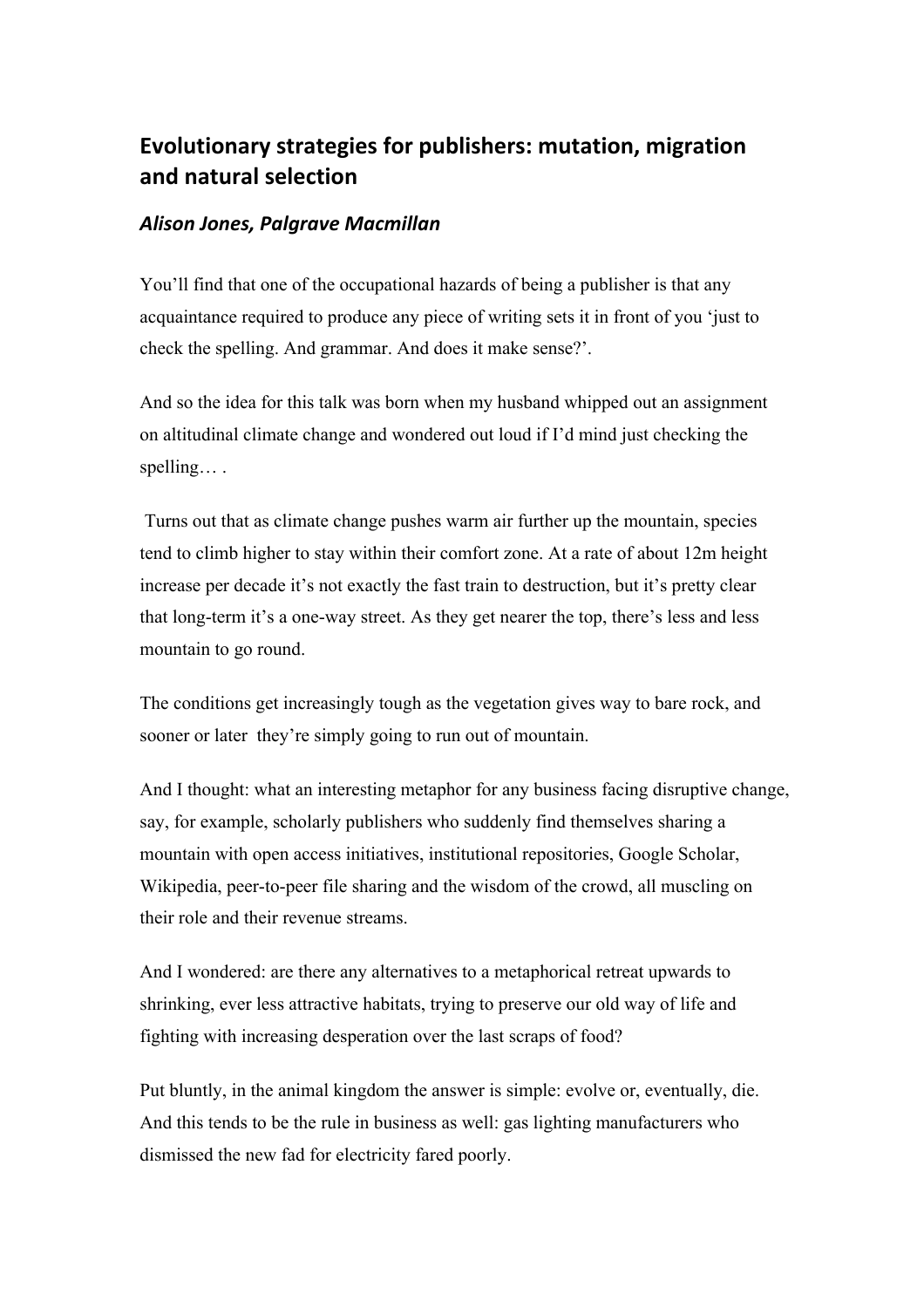So what evolutionary strategies might publishers adopt in the  $21<sup>st</sup>$  century?

Evolution is driven by two key factors: natural selection (ie those best fitted to their environment survive to pass on their genes) and genetic drift, which chucks in an element of randomness that keeps things interesting. Important to remember the importance of random elements, blue-sky thinking – that's how whole new businesses are created.

One way of attempting to make natural selection work for you is to get even better at what you do best, to spin the treadmill ever faster, to come out top in the increasingly desperate fight as the species en masse moves higher up the mountain and hope that one day things will go back to the way they were.

Realistically, any strategy aimed at surviving disruptive change is likely to involve an element of this focus on core operations: it's hard to turn into an entirely new creature overnight. So publishers can reduce operating costs, focus commissioning on the most profitable areas, and maximize the impact of marketing spend just by being cleverer. The watchwords of this defensive strategy are control, efficiency and profit maximization.

The problem is that these are not the watchwords of innovation and change, and yet publishers need to somehow reconcile these two world views, to protect the margins that are typically painfully tight even in a good year but somehow also make space for risk-taking and creativity, and accepting that that will involve some mess.

So what more creative responses are there to environmental change, and do they have a more promising long-term prognosis?

### **Migration**

Every business has its ecosystem. For scholarly publishers, we have authors, competitors, library suppliers, librarians who purchase our titles and campus bookstores that stock them, academics who read and discuss them, or who put them on reading lists for students to read and discuss. That ecosystem was stable for a very long time, everyone knew their place in it, and generally it worked pretty well.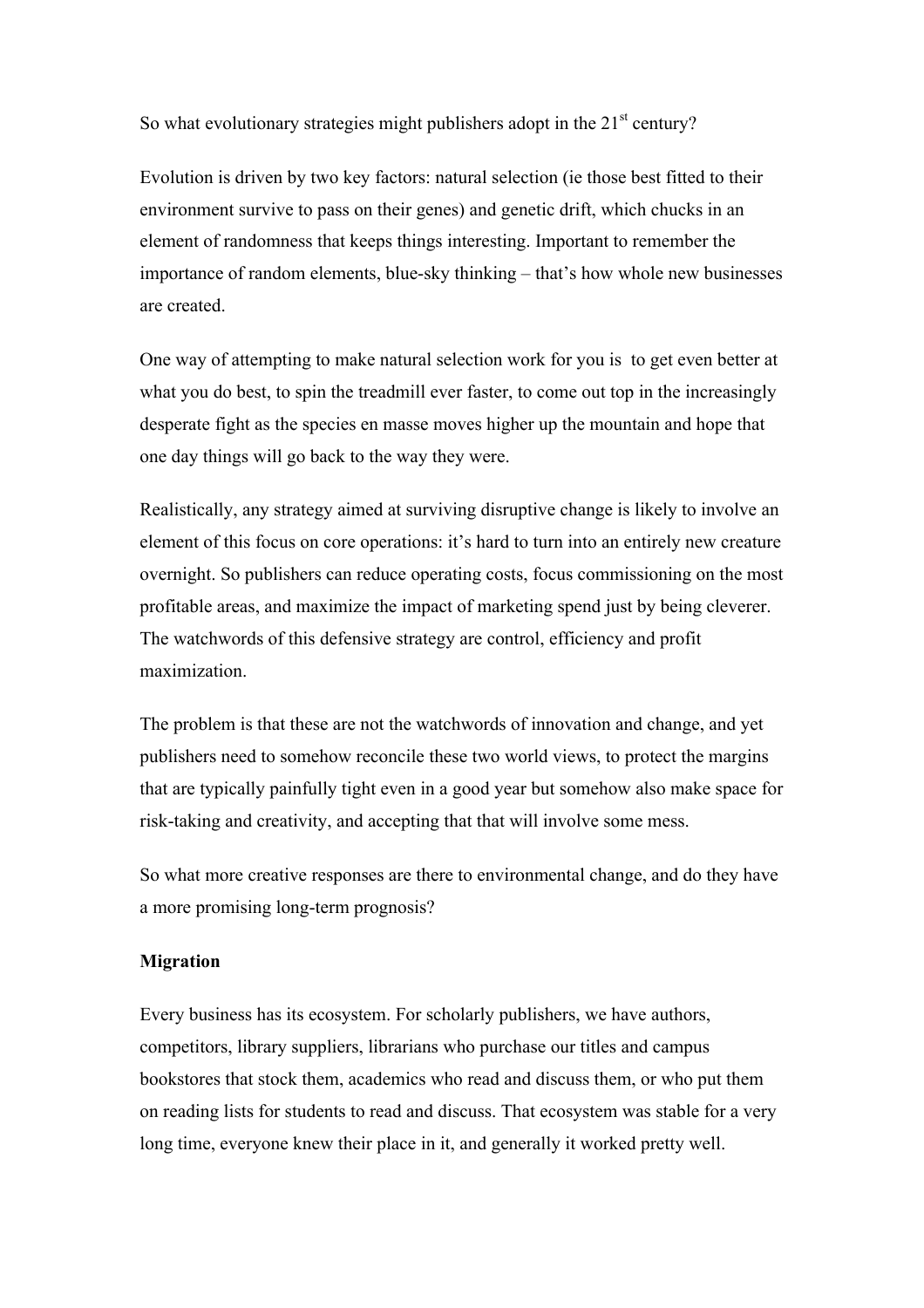But suddenly students and academics have wandered off away from the end of the supply pipe: they're producing and consuming material amongst themselves without any intervention from publishers, they're transforming received information through their discussion, and generating new ideas off the back of them amongst themselves, as a class, an institution, or globally as a community of interest.

Today, the ecosystem looks more like this – a tangle of horizontal networks, with each node receiving information from every direction. And yet in this blizzard of information the role of the publisher is more valuable than ever, if only we're prepared to adapt to the new rules: publishers are uniquely well placed to identify and nurture talent, draw attention to the best ideas, and highlight useful connections to other works with related ideas and arguments.

One publisher that does this brilliantly is O'Reilly – Tim O'Reilly, the man who coined the term 'Web 2.0', sees Twitter as an extension of his remit to focus attention on interesting people and important ideas. O'Reilly's Rough Cuts program, which makes books available to readers at beta stage and allows them to participate in shaping the finished work, has been successful both conceptually and commercially (he claims they sell about the same number of a Rough Cut work while it's in progress as a finished book that's not in the scheme, and once it's published the sales shoot up to over 2.5 times that of the control book, on average).

Another example of migration is the astounding growth of mobile use for content delivery over the last 12 months: although Japan has seen novels written for delivery by mobile for years now, it's a relatively new sight for us to see someone flicking the pages of a journal article on their iPhone. Our sister company Pan Macmillan was quick to spot the significance of this trend, partnering with Stanza to deliver sample chapters of new titles for free via the iPhone apps store.

#### **Mutation:**

As well as moving our focus to follow that of our readers, the other way we need to evolve is by changing ourselves. Digital publishing requires new capabilities, technical resource, systems and a new culture: it's hard when we've always measured success by profit margins and operational efficiency to learn to accept uncertainty,